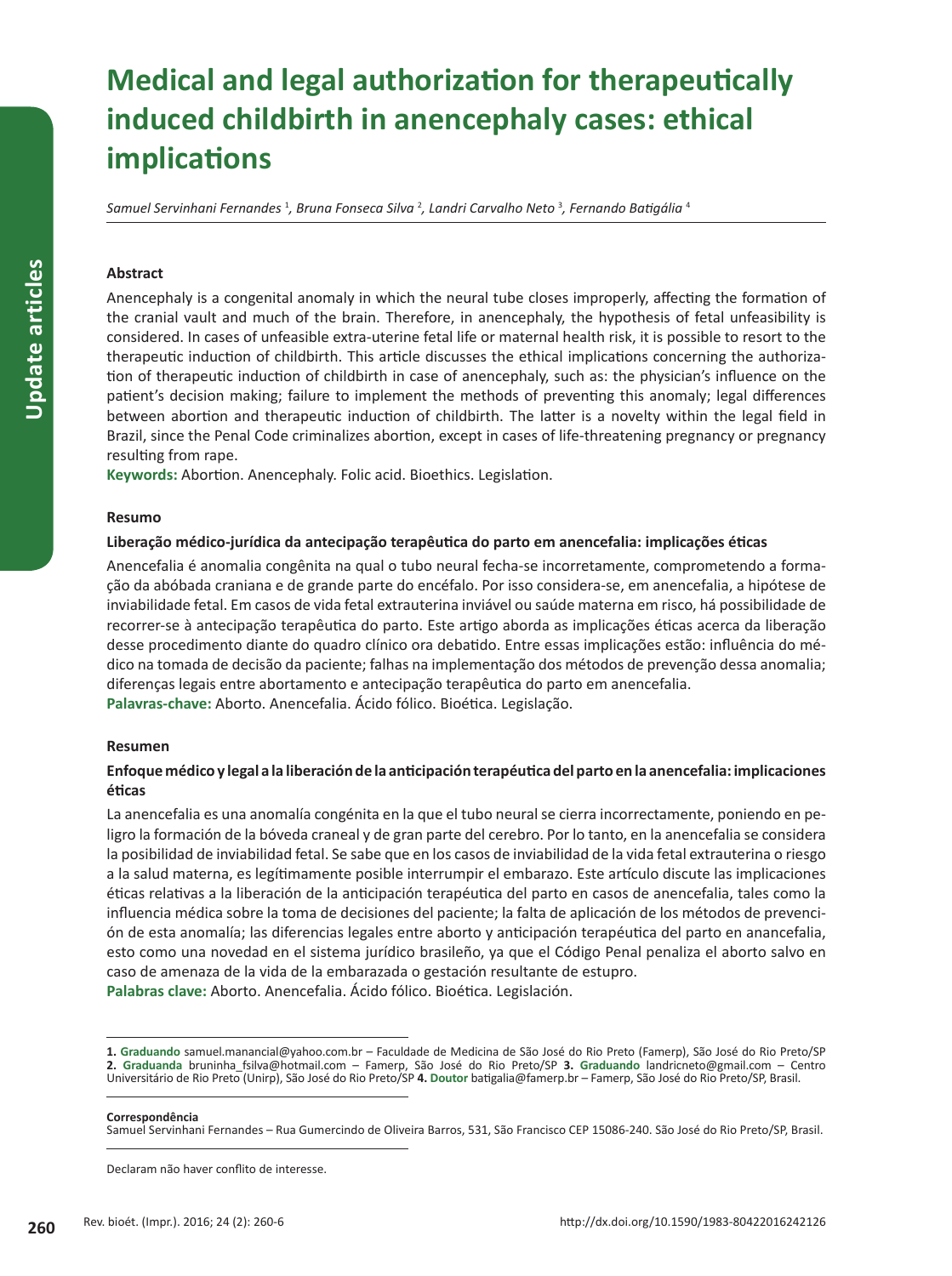There is a natural connection between medicine and law, since both areas of knowledge share the function of caring for the lives of human beings: the former in the psychic and physiologic dimensions, and the latter in the social and humanistic dimensions. To talk about controversial themes such as abortion, therapeutically induced childbirth and anencephaly, it is necessary to intertwine specific and generic knowledge in the medical and legal fields in the attempt to reach the most consistent and beneficial position<sup>1</sup>.

It is necessary to delineate the differences between abortion and therapeutically induced childbirth. Abortion is a word that derives from Latin  $-\infty$  means deprivation and *ortus*, birth<sup>2</sup> –, and is characterized by the interruption of pregnancy until the 20th week, with or without the ejection of the fetus with potential life and, therefore, a physiological product, and as a result the fetus is dead. Therapeutically induced childbirth, however, a term proposed by anthropologist Débora Diniz<sup>3</sup>, is the interruption of pregnancy when there is a pathological development of the fetus, which results in an unsustainable life outside of the womb.

Anencephaly is the hypothesis of an unsustainable pathologic development which has become more and more prominent in the current medical-legal realm – the word comes from the Greek *an* (without), *en* (inside), and *kefaalé* (head) 4 . This pathology is a lethal congenital anomaly which results from the absence of fusion of the posterior neural tube during the fourth week of pregnancy. As a consequence the formation of the cranial vault, cerebral and cerebellar hemispheres are compromised, although a rudimentary brainstem and cerebral islands are present in living children<sup>5,6</sup>.

Abortion practices date back to the early days of human history. There are reports of abortions in eastern societies from about 2,500 years BC. With the advent of the Christian doctrine, ethical and moral questions about this theme came up. The Catholic Church only took an official position against abortion in 1869, when Pope Pius IX declared all kinds of abortion as murder<sup>7</sup>. Currently, the legislation is in conformity with this line of thought and criminalizes abortion practices. In the Código Penal Brasileiro (Brazilian Criminal Code), put into effect in 1940, an abortion is a crime except if it is necessary to save the life of the mother or when the pregnancy is the result of rape<sup>8</sup>.

There has been jurisprudence since 2012 ratified by the Supremo Tribunal Federal (Brazilian Federal Supreme Court) (STF), the highest court in the Brazilian legal system, which authorizes the

interruption of pregnancy in cases of unmistaken proof of anencephaly in the fetus<sup>9</sup>. The Conselho Federal de Medicina (Federal Council of Medicine) (CFM) defends the autonomy of the mother in the decision making process regarding the maintenance or interruption of pregnancy in cases of anencephaly, and demands impartiality of the doctor to not influence the mother in either direction<sup>10</sup>. However, medical studies reveal that doctors face difficulties in keeping neutral upon advising pregnant women<sup>11</sup>.

In an attempt to identify how other governments legislate on the therapeutically induced childbirth and abortion, it can be observed that in European countries these practices are dealt with in a very liberal way, and abortion is authorized in many situations - in cases of rape; fetal malformation; upon the mother's request; when there is risk of life or physical or mental health for the mother; or by social and economic reasons. In this respect the Netherlands, Belgium, Germany, Sweden, United Kingdom and Denmark are noteworthy<sup>12</sup>.

Up until December 2013 Spain also allowed unrestricted abortion until the 14th week of pregnancy, but has since radically changed its position by criminalizing abortion except in exceptional cases similar to the Brazilian legislation. In South America, Chile criminalizes abortion practices with no legal exceptions; Paraguay and Peru allow it only to save the life of the mother; in Argentina, in addition to that, abortion is also allowed when the mother is "idiotic or demented"; in Venezuela, to protect the honor of the woman or man<sup>13</sup>.

Anencephaly has great importance nowadays, given its considerable national prevalence. In Brazil there are approximately 18 cases out of every 10,000 children born alive, which represents a rate up to 50 times higher than that observed in countries such as France, Belgium, Austria and the United States<sup>14</sup>. The occurrence of anencephaly is higher in female fetuses<sup>6</sup> and in those generated by women above the age of 35, although studies show no relationship between the age of the mother and the occurrence of anencephaly 15. In addition, the risk of incidence increases in 5% for each subsequent pregnancy<sup>16</sup>. Several genetic, nutritional and environmental factors are involved in the establishment of this pathological condition, such as low intake of folic acid, use of teratogens and lawful drugs, and exposure to radiation and viruses during the first months of pregnancy 14.

Given that anencephaly is a fetal malformation with high prevalence; that countries differ in the application of legislation, either to allow or criminalize; that there are resources for considerable prevention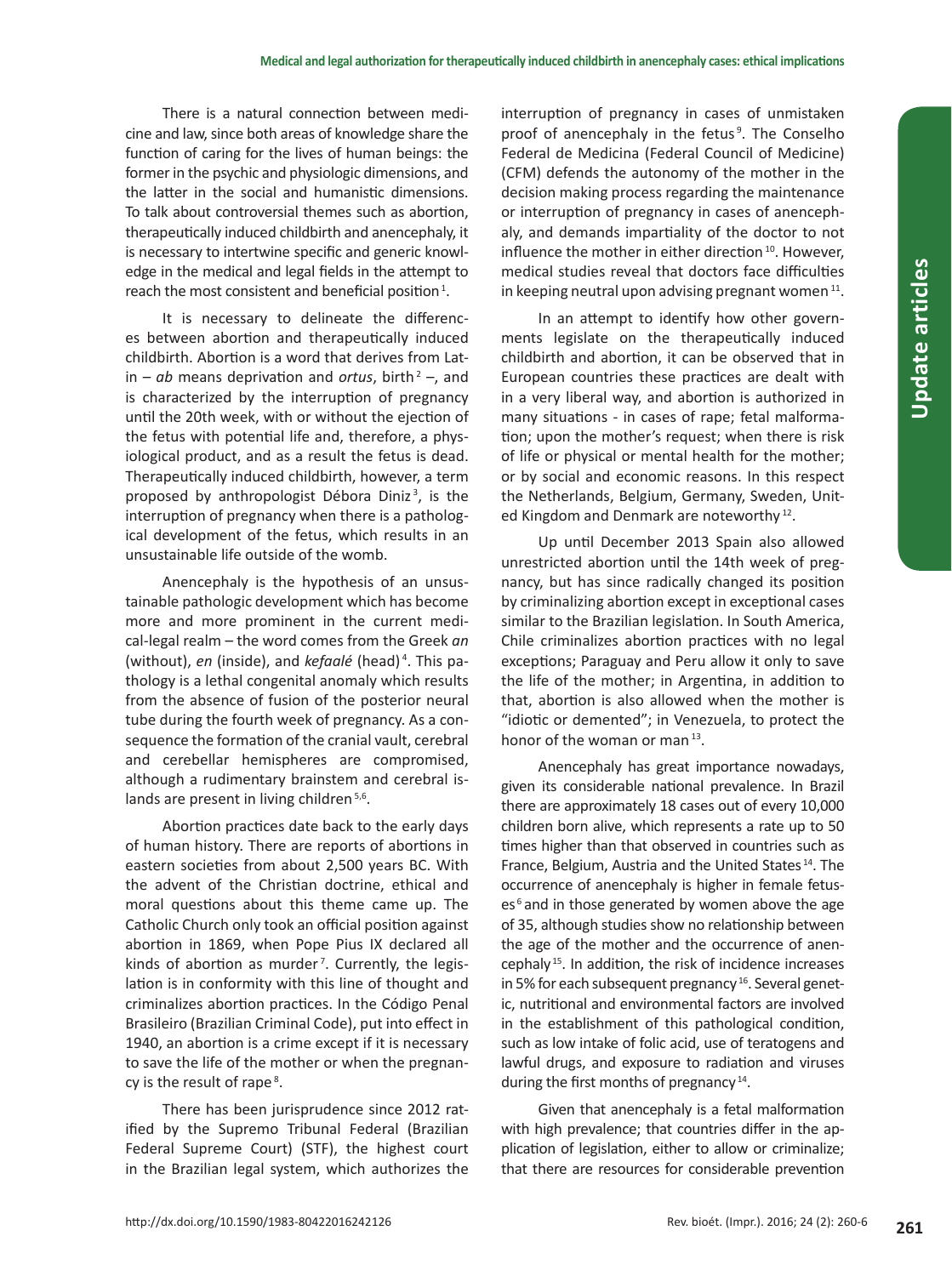of this anomaly; that Brazilian medical agencies face therapeutically induced childbirth as one of the possible decisions that the mother has; one can see an early precedent for the interruption of a life, considering that the tutelage and valuing of life are parts of State priorities and, therefore, these are all factors which lead to a deeper study about this theme. This paper aims at approaching the possibility of therapeutically induced childbirth in anencephaly cases and its ethical implications from the medical and legal standpoints.

## **Materials and Method**

The following keywords were selected for the literature survey: "therapeutically induced childbirth", "abortion", "anencephaly", "folic acid", "bioethics", "fundamental rights" and "legislation & jurisprudence", surveyed on the SciELO, PubMed, Google Academics and Lilacs websites. Medical and legal dictionaries, books and journals, the Constituição (Brazilian Constitution), the Código Penal (Criminal Code) and extravagant legislation have also been used. There was a 90% return with the selected keywords, followed by the use of 76% of the obtained references. The research had a bibliographic aspect for qualitative discussion.

#### **Medical approach**

#### *Possibilities of prevention of anencephaly*

The etiology of neural tube defects (NTDs) is not totally clear due to the limitations presented by studies with fetuses. However, it is known that there is a relationship between these anomalies, especially anencephaly, and the exposure to teratogens, pre-pregnancy diabetes, obesity of the mother and hyperthermia in the mother. In a smaller proportion, food poisoning with fumonisin, magnetic fields and pesticides are worthy of note<sup>17</sup>. Genetic defects are also associated with anencephaly, mainly those related to the metabolism of folic acid, such as the gene of the 5,10 Methylenetetrahydrofolate Reductase enzyme<sup>18</sup>.

However, the main factor indicated by several studies as the cause of anencephaly is low ingestion of folic acid, a fundamental compound in the biosynthesis of DNA and RNA both before and during pregnancy<sup>19</sup>. In the United States, after the implementation of government measures to supplement foodstuffs with folic acid, a 19% reduction in the occurrence of neural tube defects has been observed. In Newfoundland Island, Canada, a 78% reduction in the NTD prevalence was observed<sup>20</sup>.

In Brazil, government actions have been established to reduce folic acid deficiency in women and dor other morbidities such as anemia. In 2002 the Diretoria Colegiada da Anvisa (Anvisa Collegiate Directorship) installed Resolution RDC 344 and, in 2009, Ordinance 1793 from the Ministério da Saúde (Ministry of health)<sup>21,22</sup>. The former determines the mandatory addition of 4,2 mg iron and 150  $\mu$ g of folic acid in wheat and corn flours<sup>21</sup>. The latter established the Comissão Interinstitucional para Implementação, Acompanhamento e Monitoramento das Ações de Fortificação de Farinhas de Trigo, de Milho e de seus Subprodutos<sup>22</sup> (Inter-institutional Commission for the Implementation, Follow-up and Monitoring of Fortification Actions for Corn and Wheat Flours and their Byproducts).

Although studies demonstrate a considerable increase in the serum levels of folic acidin the population, other surveys reveal failures in the execution of these government measures and even an absence of significant reduction in anencephaly cases. A research carried out in Campinas, SP<sup>23</sup> evaluated five lots of three flour brands and determined that the concentration of folic acid was unstable in the samples, most of which had a lower concentration than that determined by the resolution. Another study<sup>24</sup> carried out between 2000 and 2006, therefore before and after iron and folic acid fortification, did not show a significant difference in the prevalence of anencephaly.

The poor performance of the food fortification policies in Brazil and Latin America, according to the Pan American Health Organization, is due to the lack of coherent interaction of several necessary factors: clear and specific norms for fortification; an adequate official methodology for the dosage of micronutrients; current scientific evidence on the prevalence of nutritional deficiencies and anomalies; regular inspection and monitoring at the public sector and degree of impact of the adopted policies; and mainly social marketing <sup>25</sup>. In addition to the planning and execution flaws, the fortification of wheat and corn flours alone is not enough to increase the intake of folic acid, since the daily home medical availability is 106,1  $g^{26}$ . This amount allows for a folic acid offer of only 0,16 mg/day. In addition, the average variation of home access to flour products in different regions in Brazil must be considered. In the North and Central-West regions, for example, consumption is 70 g/day and the folic acid offer is lower than 0,1 mg; in the South, flour acquisition is 144 g/day, which contributes with about 0,217 mg of folic acid $27$ .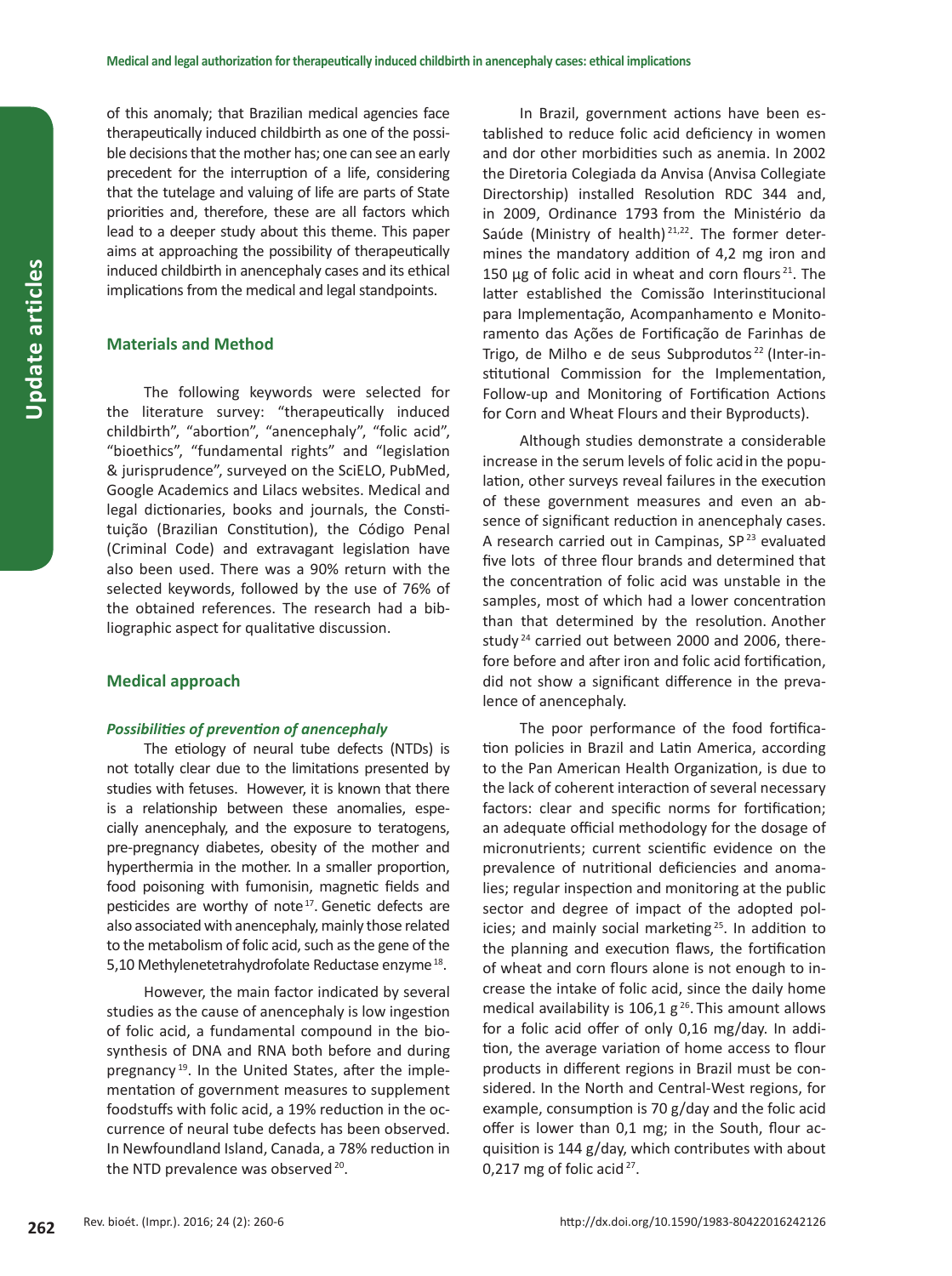Evidence in the literature shows a larger reduction of the incidence of neural tube defects with periconceptional folic acid supplement, between one and three months of conception up to the end of pregnancy, than with food fortification 18. Studies show that daily supplement doses above 5 mg of folic acid reduce between 75% and 91% the occurrence of such anomalies, depending on the basal serum concentration of folic acid and on the age of women.

However, in spite of the known importance of folic acid supplementation, it has not been effective in the Brazilian population. A study done in Pelotas, RS, showed that 31.8% of the women interviewed used this vitamin at some point of their pregnancy and only 4.3% used it in a periconceptual way. In addition, of the women who consciously used folic acid during pregnancy, 57.5% did it due to medical prescription and 42.5% after suggestions from friends, relatives, other health professionals and the media 19.

# *The influence of the doctor in the therapeutically induced childbirth in anencephaly cases*

In 2004 the Federação Brasileira das Associações de Ginecologia e Obstetrícia (Brazilian Federation of the Gynecology and Obstetrics Associations) (Febrasgo) voted in favor of the *free decision by doctors and patients for therapeutically induced childbirth in cases of anencephaly* <sup>16</sup>, which shows support towards the exclusion of the need of a court authorization for this procedure. Court authorization was, however, mandatory until April 12, 2012, the date of conclusion of the judgment of Arguição de Descumprimento de Preceito Fundamental 54 (Claim of Non-Compliance with Fundamental Precept 54) by the STF, and thereafter abortion was no longer considered a crime, in terms of the código penal brasileiro (Brazilian Criminal Code), in the cases of anencephaly<sup>10</sup>. The Febrasgo guidelines suggest that obstetricians introduce the possibility of therapeutically induced childbirth to the mothers as a way to ensure the woman's reproductive rights founded on the autonomy and freedom of choice and the right to health and human dignity, by means of access to adequate medical treatment for induced birth<sup>16</sup>.

Another study<sup>11</sup> evaluated the medical approach in face of serious fetal anomalies in the United States. It concluded that an objective evaluation of the strategies used by obstetricians is necessary for the management of pregnancy in cases of lethal anomalies such as anencephaly, considering the lack of existence of well-defined care standards for this condition. Although there are studies based on the

opinion of specialists on what obstetricians should do, there is little information on what is actually done.

The US study revealed that, regarding the interruption of pregnancy in the cases of lethal anomalies, 99% of the obstetricians would discuss this approach with their patients. Moreover, if the mother decides to go on with the pregnancy, the practice of "non-intervention" in favor of the fetus as per the mother's request was a consensus among obstetricians. On the other hand, the practice of "complete intervention" in favor of the fetus - which includes Cesarean section, fetal monitoring, neonatal resuscitation -, as per the mother's request, was discouraged by most obstetricians and, therefore, remains controversial. For the case of uniformly lethal anomalies, such as anencephaly, 29% did not fulfill the mother's request for complete obstetric intervention in favor of the fetus<sup>11</sup>.

In the Brazilian panorama, after the decision of not considering therapeutically induced childbirth in anencephaly casesas a crime of abortion as defined in the Código Penal (Brazilian Criminal Code), the STF demanded that the CFM define medical criteria for the diagnosis of fetal malformation. It also stipulated that the CFM create specific guidelines for medical assistance to the expecting mother, since therapeutically induced childbirth in anencephaly cases would not remain a the legal competence but would become a procedure of women's health programs<sup>10</sup>.

CFM resolution  $1989/2012^{10}$  states that the council has limited itself to dealing with the criteria for anencephaly diagnosis, since it believes in the sufficiency of the Código de Ética Médica (Medical Ethics Code) (CEM) to deal with the specific guidelines for medical assistance to the expecting mother. According to the CFM, the CEM deals with issues on the objection of conscience of the professionals, which exempts them from the obligation of acting in the therapeutically induced childbirth; autonomy of the expecting mother, respecting the patient's decision; obtaining informed consent, which requires that the doctor obtains the consent of the patient after clarifying her on the procedure to be carried out; and secrecy, since therapeutically induced childbirth in anencephaly cases has become a matter that is restricted to the doctor-patient relationship.

The CFM resolution defends the autonomy of the expecting mother in the decision of maintaining or interrupting her pregnancy anencephaly cases. It determines that, in regard to the management of the pregnancy, the doctor must offer the expecting mother all the necessary clarification without imposing authority to induce her to make any decision, and that it is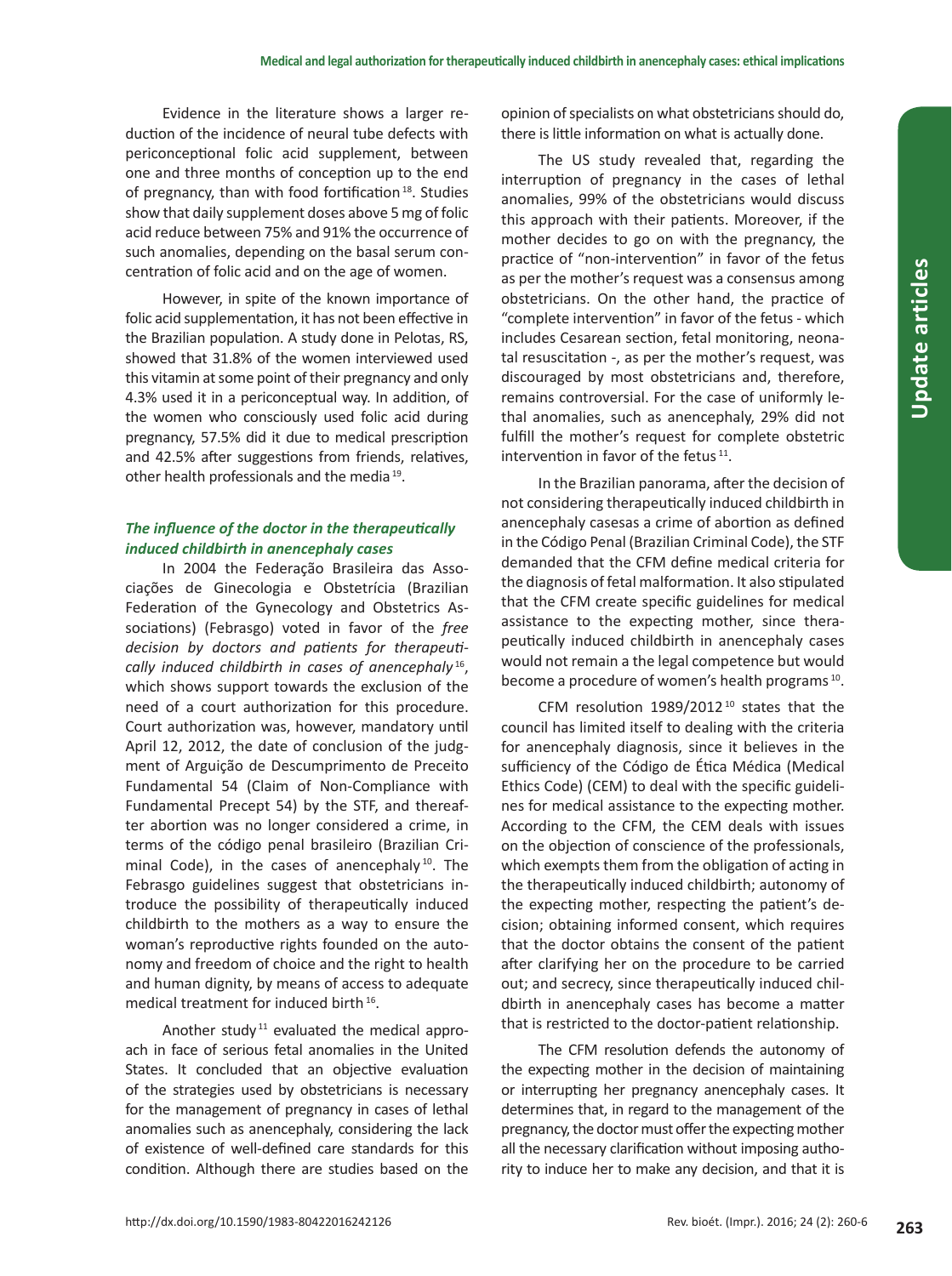the right of the mother to ask for a medical committee or seek another opinion on the diagnosis. Furthermore, according to the CFM, it is the doctor's duty to inform the mother of the consequences, including the risks from both decisions 10. The CFM has not, however, created specific guidelines for medical assistance in approaching pregnancy in case of a lethal anomaly, such as anencephaly, nor does the CFM indicate them.

This way, as the US study reveals, obstetricians have demonstrated difficulty in maintaining, in practice, non-directive counseling to expecting mothers, and were rather led by their personal opinions to either encourage or discourage the patient to decide on "non intervention" or "complete intervention" in favor of the fetus  $11$ .

Another study <sup>28</sup> corroborates the idea that if the parents are influenced by health professionals, the decisions regarding the maintenance of pregnancy are based on the very individual preferences of the neonatal doctors and nurses, from whom the parents seek guidance and information. It also revealed that health professionals tend to classify quality of life in terms of health more negatively than the very patients or their relatives. According to this research, health professionals who deal with newborns with extreme low weight classify possible health conditions, particularly those that show a serious disability, with lower levels of use than those that classified teenagers who were newborns with extreme low weight and their parents.

#### **Legal approach**

In the legal world there is always strong disagreement when discussing clashes between fundamental rights. Abortion, or therapeutically induced childbirth, seems to be the practical case of this confrontation. For this reason it is necessary to make some brief remarks on these current, but equally controversial, themes. Abortion is a criminal conduct defined in the Código Penal (Brazilian Criminal Code)<sup>29</sup> in articles 124 to 127:

*Art. 124 - To provoke an abortion on oneself or to allow that someone provokes it:*

*Penalty - detention, one to three years.*

*Art. 125 - To provoke an abortion without the consent of the mother:*

*Penalty - detention, three to ten years.*

*Art. 126 - To provoke an abortion with the consent of the mother:*

*Penalty - detention, one to four years.*

*Sole Paragraph. The penalty in the previous article is applied if the mother is not above the age of 14, or is alienated or mentally retarded, or if the consent is obtained by fraud, serious threat or violence.* 

*Art. 127 - The penalties imposed in the two previous articles are increased in one third if, as a consequence of the abortion or of the means employed to provoke it, the mother sustains serious bodily injury; and are doubled if, from any of these causes, the mother dies.*

It also lists the excluding cases of unlawfulness, that is, the possibility of abortion without the characterization of a defined and punishable conduct. Other than these exceptions, an abortion is considered a crime.

*Art. 128 - An abortion practiced by a doctor is not punishable:*

*I - if there is no other way to save the life of the mother;*

*II - if the pregnancy is the result of rape and the abortion is preceded by consent from the mother or, when incapacitated, her legal representative.*

Article 128, I, classifies a necessary abortion as one which is the only way to save the mother's life. It is accepted to safeguard a life, in this case the mother's, which means giving up one life in the defense of another. Item II mentions humanitarian abortion, a non-punishable abortion practice since it is the result of another crime, rape, a clear violence towards a woman's right to sexual and bodily freedom; therefore, one gives up a life to defend the sexual and psychological freedom of another person 30. These exceptions to punishability in the doctrine and in the opinion of most of the legal community are correct and in compliance with the fundamental principles.

After 2012, as a result of the judgment of ADPF 54 (Claim of Non-Compliance with Fundamental Precept 54) by the STF, another abortion practice, therapeutically induced childbirth, was judged as non-punishable in the cases of anencephaly diagnosis: *uphold the action to declare the unconstitutionality of the interpretation according to which the interruption of a pregnancy of an anencephalic fetus is a conduct defined in articles 124, 126 and 128, items I and II, of the Código Penal (Criminal*  Code)<sup>9</sup>. The main argument used to justify this new authorization is that there is no abortion, since in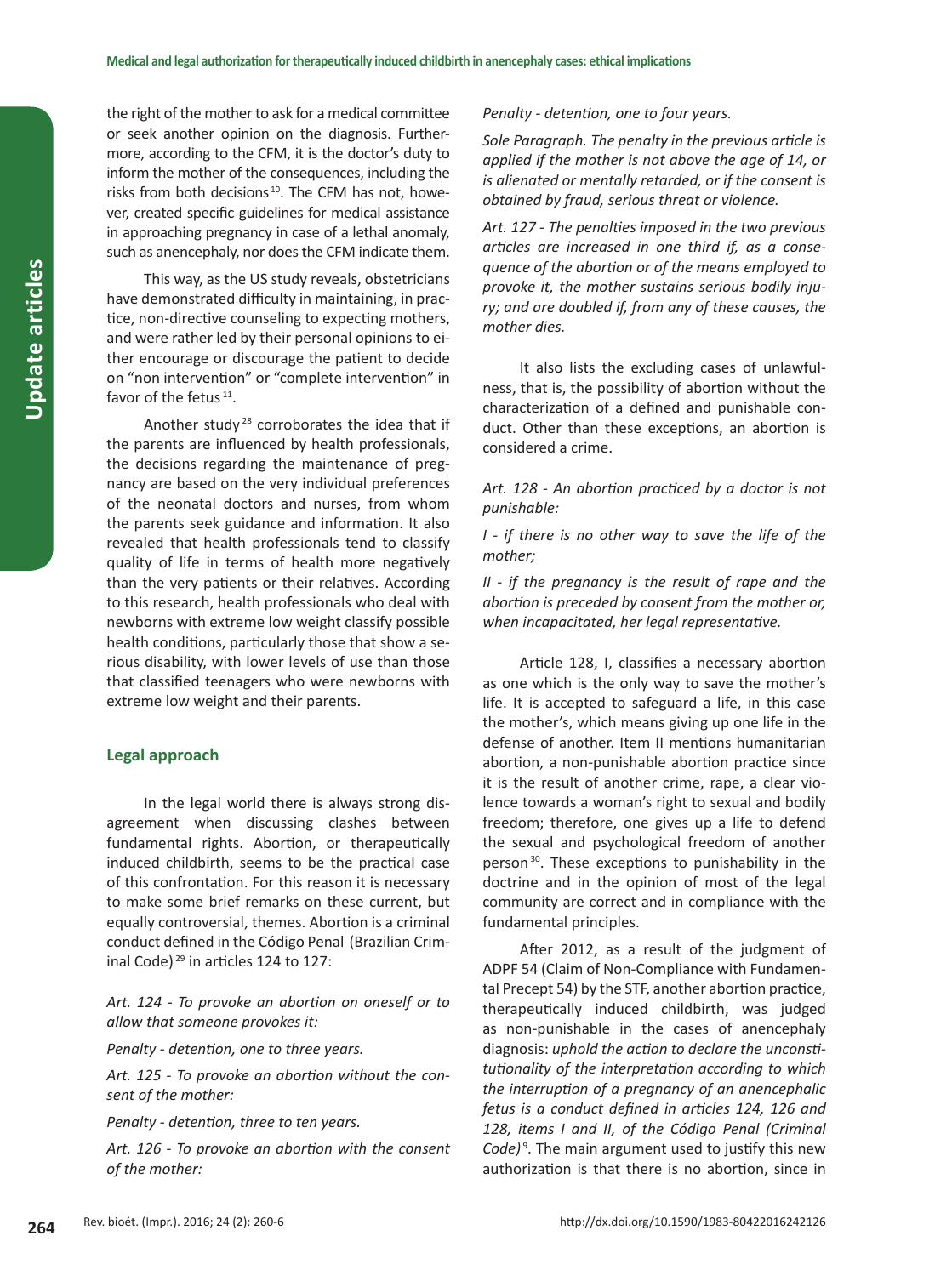cases of anencephaly there is no potential for life. Therefore, one cannot talk about a crime as defined in the abovementioned articles, but only about therapeutically induced childbirth 31. This authorization is seen as a progress from the point of view of several operators in legal sciences, but is seen by many others as a setback <sup>32</sup>. In this case, the setback would be opening a precedent for a future and faraway, but real, decriminalization of abortion, made positive by the women's right to sexual freedom.

For the authors, the argument raised by the life potential of the anencephalic fetus must be considered as relative. We consider that the law is equal to all, regardless of the fact that some individuals have the potential for life or are fully capable of performing civic life actions. Therefore, it is our understanding that a sort of pre-selection would be going on, because if there is no life potential for a fetus, who is technically alive because it is in development, its life may be limited and dispensed with by a mere matter of quantification. In other words, we believe that due to the fact that the length of the fetus' life or survival is considered short, that fetus would not deserve to have its gestation completed.

Its interruption is authorized by the justification that there is the possibility of damage to the mental and psychological health of the mother upon completing a pregnancy whose fruit will live only for brief moments<sup>31</sup>. For the authors, the quantification of the life of a fetus is contrary to fundamental rights such as the right to life and human dignity. However, it is worth mentioning that this proviso has never been written in a legal text<sup>33</sup>.

# **Final considerations**

With the effectiveness of this new jurisprudence, which has broadened the interpretation of the theme under the Criminal Code, the government plans regarding food fortification and supplementation with folic acid as a preventive method for anencephaly and other congenital anomalies must be made more effective. In Brazil, as has occurred in many Latin American countries, a thorough analysis is needed on the use of folic acid by pregnant women for possible remediation of these errors and reduction of the prevalence of this anomaly - and as a consequence the reduction of therapeutic induced childbirth.

Given the clearance for therapeutically induced childbirth in anencephaly cases without the need for legal authorization<sup>9</sup>, further studies are necessary to evaluate how the management of pregnancies with lethal anomalies is accomplished in practice 10, since obstetricians have difficulties in giving non-directive counseling to the mothers $11$ .

Even if stated by the Suprema Corte do Brasil (Brazilian Supreme Court), this new jurisprudence seems to us to be in evident non-conformity with the principles of Brazilian Law, since it opens new legal precedents for abortion practices from the severe evaluation of the life potential of each human being in gestation. According to the understanding of the authors, this fact characterizes a violence towards the right to life and human dignity, that is, towards fundamental rights and guarantees listed in the 1988 Constituição Federal (Federal Constitution), for the aforementioned reasons. 34.

# **Referências**

- 1. Soares AMM, Piñeiro WE. Bioética e biodireito: uma introdução. São Paulo: Loyola; 2002. p. 28.
- 2. Guimarães DT. Dicionário técnico jurídico. 26ª ed. São Paulo: Rideel; 2013. p. 17.
- 3. Carvalho TR. A antecipação terapêutica de parto na hipótese de anencefalia fetal: estudo de casos do Instituto Fernandes Figueira e a interpretação constitucional do Tribunal de Justiça do Estado do Rio de Janeiro e do Supremo Tribunal Federal. [Internet]. Rio de Janeiro: Pontifícia Universidade Católica do Rio de Janeiro; 2006 [acesso 26 abr 2014]. Disponível: http://bit.ly/1S6gKNo
- 4. Anjos MF. Anencefalia e bioética: visitando argumentações. Bio&thikos. 2012;6(2):154-60.
- 5. Stedman TL. Stedman: Dicionário Médico. 25ª ed. Baltimore: Williams & Wilkins; 1996. p. 71.
- 6. Moore KL, Persaud TV, Torchia MG. Embriologia clínica. 8ª ed. Rio de Janeiro: Elsevier; 2008.
- 7. Matos FPL. Aborto: liberdade de escolha ou crime? [Internet]. Barbacena: Universidade Presidente Antônio Carlos; 2011. [acesso 26 abr 2014]. Disponível: http://bit.ly/1Uwuh6R
- 8. Brasil. Presidência da República. Decreto-Lei nº 2.848, de 7 de dezembro de 1940. Código Penal. Diário Oficial da União. Rio de Janeiro; 31 dez 1940.
- 9. Aurélio M. Arguição de descumprimento de preceito fundamental 54/DF. [Internet]. Diário de Justiça Eletrônico. Brasília: STF; 12 abr 2012 [acesso 10 jul 2015]. Disponível: http://bit.ly/1nfQ2Hq
- 10. Brasil. Conselho Federal de Medicina. Resolução nº 1.989, de 10 de maio de 2012. Dispõe sobre o diagnóstico de anencefalia para a antecipação terapêutica do parto e dá outras providências. [Internet]. Diário Oficial da União. Brasília; 14 maio 2012. Seção 1. p. 308-9. [acesso 10 jul 2015]. Disponível: http://bit.ly/1PuJ7VO
- 11. Heuser CC, Eller AG, Byrne JL. Survey of physicians' approach to severe fetal anomalies. J Med Ethics. 2012;38(7):391-5.